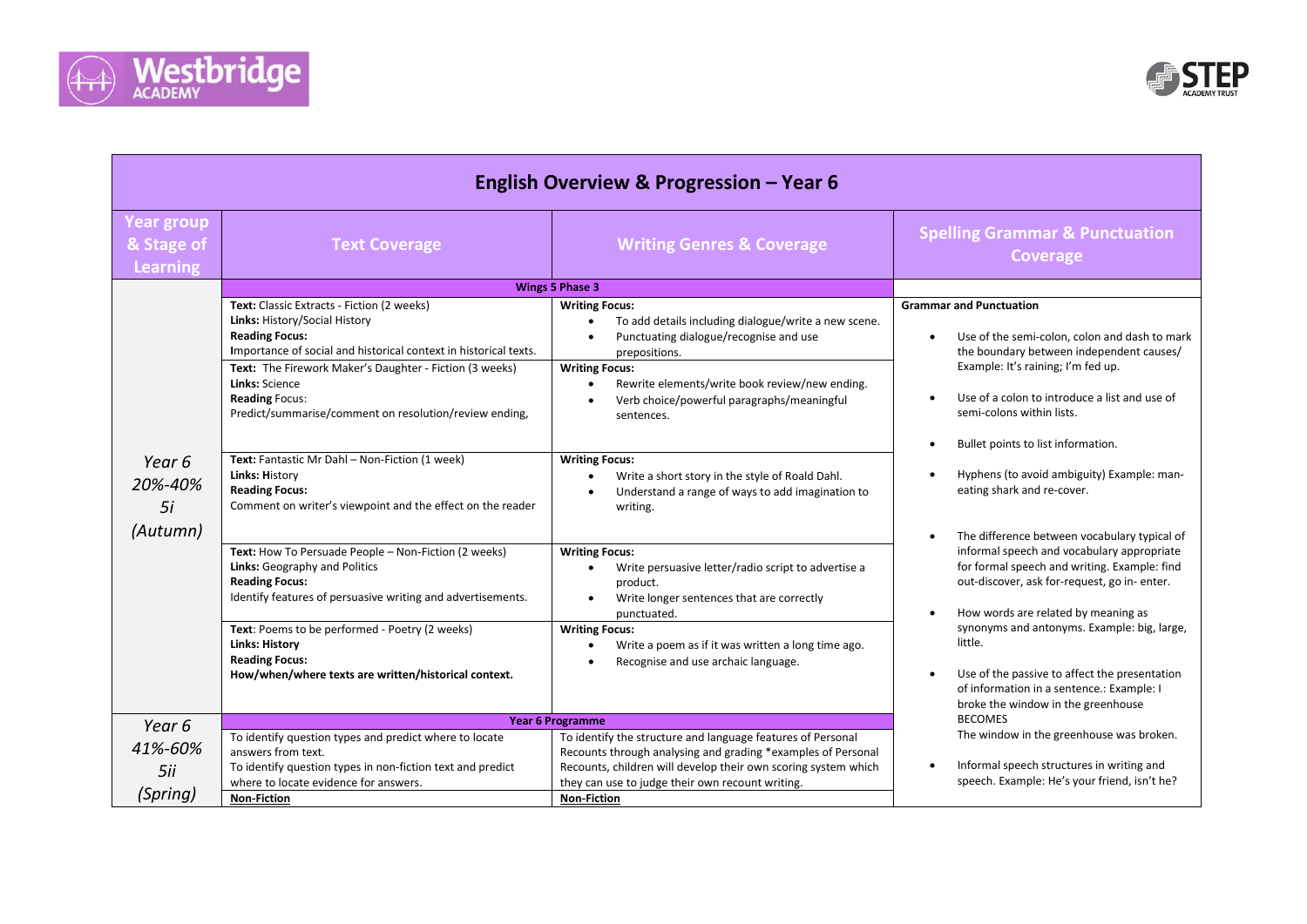



|          | To reinforce the skill of predicting where to locate answers   | To identify the main features of non-chronological reports.       | $\bullet$       | Subjunctive Forms in Formal writing and                                                                                                                                          |
|----------|----------------------------------------------------------------|-------------------------------------------------------------------|-----------------|----------------------------------------------------------------------------------------------------------------------------------------------------------------------------------|
|          | from text. To reinforce identifying question types in non-     | Through analysing and grading *examples of non-chronological      |                 | speech. If I were or Were they to come<br>Linking ideas across paragraphs using a wider<br>range of cohesive devices: repetition of a<br>word or phrase, grammatical connections |
|          | fiction text and predicting where to locate evidence for       | reports children will develop general rules for NC report writing |                 |                                                                                                                                                                                  |
|          | answers.                                                       | which they can use to form their own scoring system to judge      |                 |                                                                                                                                                                                  |
|          |                                                                | their own writing.                                                | $\bullet$       |                                                                                                                                                                                  |
|          | <b>Fiction</b>                                                 | <b>Persuasive Essay</b>                                           |                 |                                                                                                                                                                                  |
|          | To reinforce the skill of interpreting questions.              | To identify the main features of Persuasive Text. Through         |                 |                                                                                                                                                                                  |
|          | <b>Non-Fiction</b>                                             | analysing and grading *examples of Persuasive text children will  |                 | such as adverbials.                                                                                                                                                              |
|          | To reinforce identifying question types in nonfiction text and | develop their own scoring system which they can use to judge      |                 |                                                                                                                                                                                  |
|          | predicting where to locate evidence for answers.               | their own Persuasive writing.                                     | $\bullet$       | Layout devices. Examples: headings, sub-<br>headings, columns, bullets or tables to<br>structure text.                                                                           |
|          | <b>Discursive</b>                                              | <b>Discursive</b>                                                 |                 |                                                                                                                                                                                  |
|          | To reinforce the skill of interpreting questions and locating  | To identify the main features of Discursive Text and compare      |                 |                                                                                                                                                                                  |
|          | answers.                                                       | them with the main features of Persuasive Text. Through           |                 |                                                                                                                                                                                  |
|          | Non-Fiction                                                    | analysing and grading *examples of discursive text children will  | <b>Spelling</b> |                                                                                                                                                                                  |
|          | To reinforce identifying question types in nonfiction text and | develop their own scoring system which they can use to judge      |                 |                                                                                                                                                                                  |
|          | predicting where to locate evidence for answers.               | their own discursive writing.                                     | ٠               | The 'i before e except after c' rule applies to                                                                                                                                  |
|          | <b>Short Story (Fiction)</b>                                   | <b>Short Story (Fiction)</b>                                      |                 | all words where the sound spelt by ei is i.                                                                                                                                      |
|          | To reinforce the skill of interpreting questions and locating  | To identify the structure and features of Short Stories. Through  |                 | Examples: deceive, conceive, receive,                                                                                                                                            |
|          | answers.                                                       | analysing and grading *examples of Short Stories, children will   |                 | perceive, ceiling. Exceptions: protein, caffeine,                                                                                                                                |
|          | <b>Non-Fiction</b>                                             | develop their own scoring system which they can use to judge      |                 | seize.                                                                                                                                                                           |
|          | To reinforce identifying question types in nonfiction text and | their own short story writing.                                    |                 |                                                                                                                                                                                  |
|          | predicting where to locate evidence for answers.               |                                                                   | $\bullet$       | Words containing ough. Examples: ought,                                                                                                                                          |
|          | <b>Year 6 Programme</b>                                        |                                                                   |                 | bought, thought, rough, tough, enough,                                                                                                                                           |
|          | 3rd Person Recount (Newspaper Reports)                         | 3rd Person Recount (Newspaper Reports)                            |                 | Cough, though, although, dough, thorough,                                                                                                                                        |
|          | To identify the differences between Personal Recounts and      | To identify the differences between Personal Recounts and         |                 | borough, plough, bough.                                                                                                                                                          |
|          | Newspaper Recounts.                                            | Newspaper Recounts Prompt Interpretation - Children will          |                 |                                                                                                                                                                                  |
|          |                                                                | practise identifying the genre being asked for by different       |                 |                                                                                                                                                                                  |
|          |                                                                | writing prompts.                                                  | $\bullet$       | Words with silent letters. Examples: doubt,                                                                                                                                      |
|          | <b>Non-Chronological Reports</b>                               | <b>Non-Chronological Reports</b>                                  |                 | island, lamb, solemn, thistle, knight.                                                                                                                                           |
| Year 6   | To identify and analyse common weaknesses in                   | To review the main features of non-chronological reports.         |                 |                                                                                                                                                                                  |
|          | Reading Comprehension test. To review the main features of     |                                                                   | $\bullet$       | Homophones - Words that sound the same                                                                                                                                           |
| 61%-80%+ | non-chronological reports.                                     |                                                                   |                 | but have different spellings/meanings.                                                                                                                                           |
| 5iii     | <b>Persuasive</b>                                              | Persuasive                                                        |                 | Examples: advice/advise, device/devise,                                                                                                                                          |
|          | To identify and analyse common weaknesses in                   | To review the main features of persuasive writing.                |                 | licence/license, practice/practise,                                                                                                                                              |
| (Summer) | Reading Comprehension test.                                    |                                                                   |                 | father/farther, guessed/guest,                                                                                                                                                   |
|          | To review the main features of persuasive writing.             |                                                                   |                 | precede/proceed.                                                                                                                                                                 |
|          | <b>Discursive</b>                                              | <b>Discursive</b>                                                 |                 |                                                                                                                                                                                  |
|          | To identify and analyse common weaknesses in                   | To review the main features of discursive writing                 |                 |                                                                                                                                                                                  |
|          | Reading Comprehension test. To review the main features of     |                                                                   |                 |                                                                                                                                                                                  |
|          | discursive writing.                                            |                                                                   |                 |                                                                                                                                                                                  |
|          | <b>Traditional Stories</b>                                     | <b>Traditional Stories</b>                                        |                 |                                                                                                                                                                                  |
|          | To identify and analyse common weaknesses in                   | To review the main features of traditional tales.                 |                 |                                                                                                                                                                                  |
|          |                                                                |                                                                   |                 |                                                                                                                                                                                  |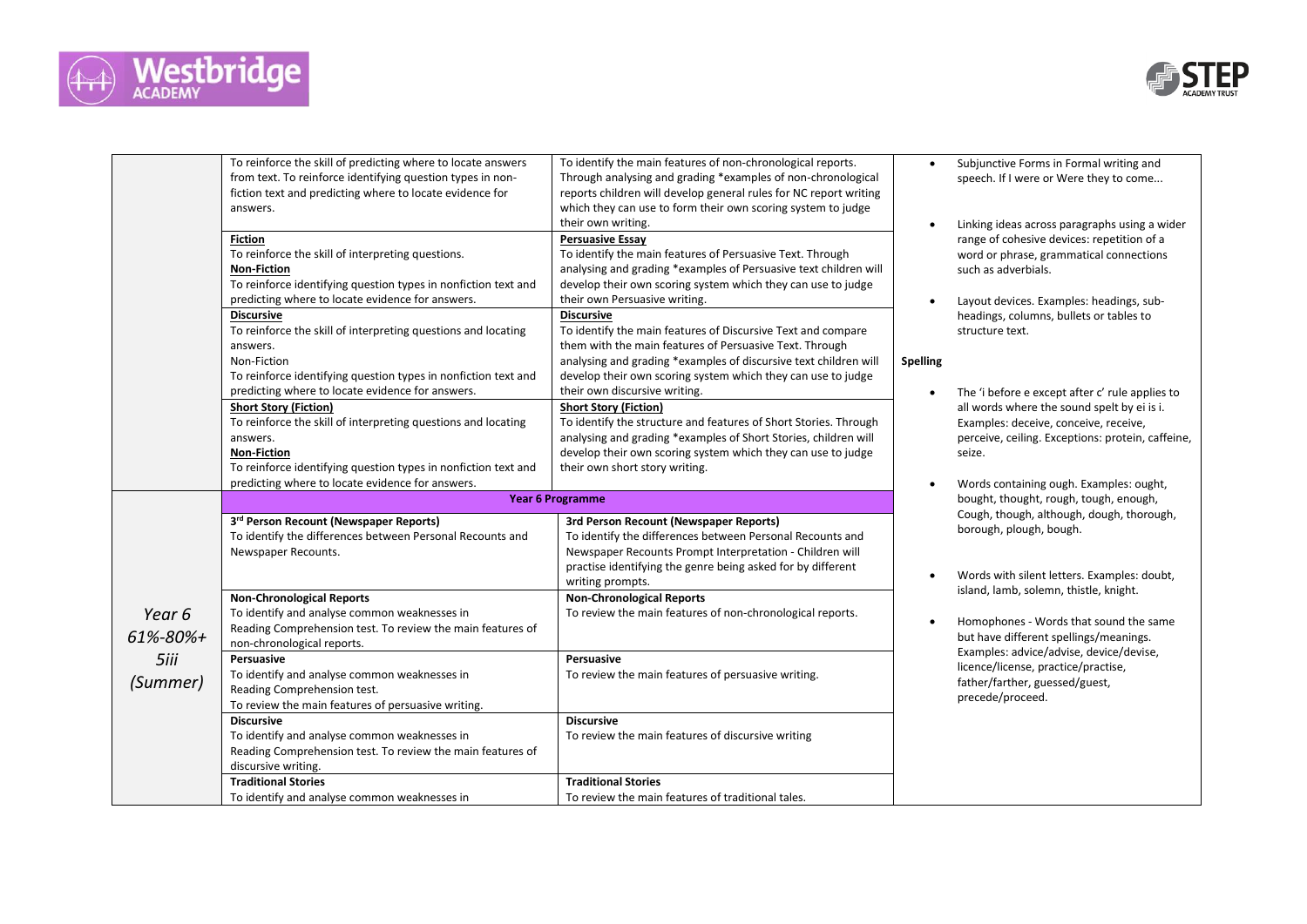



|                     | Reading Comprehension test. To review the main features of<br>traditional tales.                                                                                                                                                                                                                                                                                      |                                                                                                                                                                                                                               |                                                                                                                                |                                                                                                                                                                    |  |  |
|---------------------|-----------------------------------------------------------------------------------------------------------------------------------------------------------------------------------------------------------------------------------------------------------------------------------------------------------------------------------------------------------------------|-------------------------------------------------------------------------------------------------------------------------------------------------------------------------------------------------------------------------------|--------------------------------------------------------------------------------------------------------------------------------|--------------------------------------------------------------------------------------------------------------------------------------------------------------------|--|--|
|                     | <b>Poetry and Play Scripts</b><br>To review the main features of a play script.                                                                                                                                                                                                                                                                                       | <b>Poetry and Play Scripts</b><br>To review the main features of a play script.                                                                                                                                               |                                                                                                                                |                                                                                                                                                                    |  |  |
|                     | Reading Coverage Statements for the year                                                                                                                                                                                                                                                                                                                              |                                                                                                                                                                                                                               |                                                                                                                                | Writing Coverage Statements for the year                                                                                                                           |  |  |
| Overall<br>Coverage | <b>Reading Coverage</b>                                                                                                                                                                                                                                                                                                                                               |                                                                                                                                                                                                                               | <b>Writing Milestones</b>                                                                                                      |                                                                                                                                                                    |  |  |
|                     | Pupils will be taught to:<br>Apply their growing knowledge of root words, prefixes and suffixes (morphology<br>$\bullet$<br>and etymology), both to read aloud and to understand the meaning of new words<br>that they meet.<br>Continuing to read and discuss an increasingly wide range of fiction, poetry, plays,<br>non-fiction and reference books or textbooks. |                                                                                                                                                                                                                               |                                                                                                                                | Write effectively for a range of purposes and audiences and select language base<br>on what they have read e.g. literary language, characterisation and structure. |  |  |
|                     |                                                                                                                                                                                                                                                                                                                                                                       |                                                                                                                                                                                                                               | register.                                                                                                                      | Distinguish between language of speech and writing and choose the appropriate                                                                                      |  |  |
|                     |                                                                                                                                                                                                                                                                                                                                                                       |                                                                                                                                                                                                                               | manipulating grammar and vocabulary to achieve this.                                                                           | Exercise an assured and conscious control over levels of formality through                                                                                         |  |  |
|                     | purposes.                                                                                                                                                                                                                                                                                                                                                             | Reading books that are structured in different ways and reading for a range of                                                                                                                                                |                                                                                                                                | Write narrative that describe setting, characters and atmosphere.                                                                                                  |  |  |
|                     | Increasing their familiarity with a wide range of books, including myths, legends<br>and traditional stories, modern fiction, fiction from our literary heritage, and<br>books from other cultures and traditions.                                                                                                                                                    |                                                                                                                                                                                                                               | Use dialogue to convey character and advance action.<br>Select vocabulary and grammatical structures appropriate to the genre. |                                                                                                                                                                    |  |  |
|                     | choices.                                                                                                                                                                                                                                                                                                                                                              | Recommending books that they have read to their peers, giving reasons for their<br>Identifying and discussing themes and conventions in and across a wide range of<br>writing.<br>Making comparisons within and across books. | Use devices to build cohesion.                                                                                                 | Use the correct verb tense consistently within and across paragraphs.                                                                                              |  |  |
|                     |                                                                                                                                                                                                                                                                                                                                                                       |                                                                                                                                                                                                                               | Use the full range of punctuation taught at ks2.                                                                               |                                                                                                                                                                    |  |  |
|                     |                                                                                                                                                                                                                                                                                                                                                                       |                                                                                                                                                                                                                               | Spell all words correctly from the y5/6 spelling list.                                                                         |                                                                                                                                                                    |  |  |
|                     | Learning a wider range of poetry by heart.                                                                                                                                                                                                                                                                                                                            |                                                                                                                                                                                                                               |                                                                                                                                |                                                                                                                                                                    |  |  |
|                     |                                                                                                                                                                                                                                                                                                                                                                       | Preparing poems and plays to read aloud and to perform, showing understanding<br>through intonation, tone and volume so that the meaning is clear to an audience.                                                             |                                                                                                                                |                                                                                                                                                                    |  |  |
|                     | Understand what they read by:<br>checking that the book makes sense to them, discussing their understanding and<br>exploring the meaning of words in context;                                                                                                                                                                                                         |                                                                                                                                                                                                                               |                                                                                                                                |                                                                                                                                                                    |  |  |